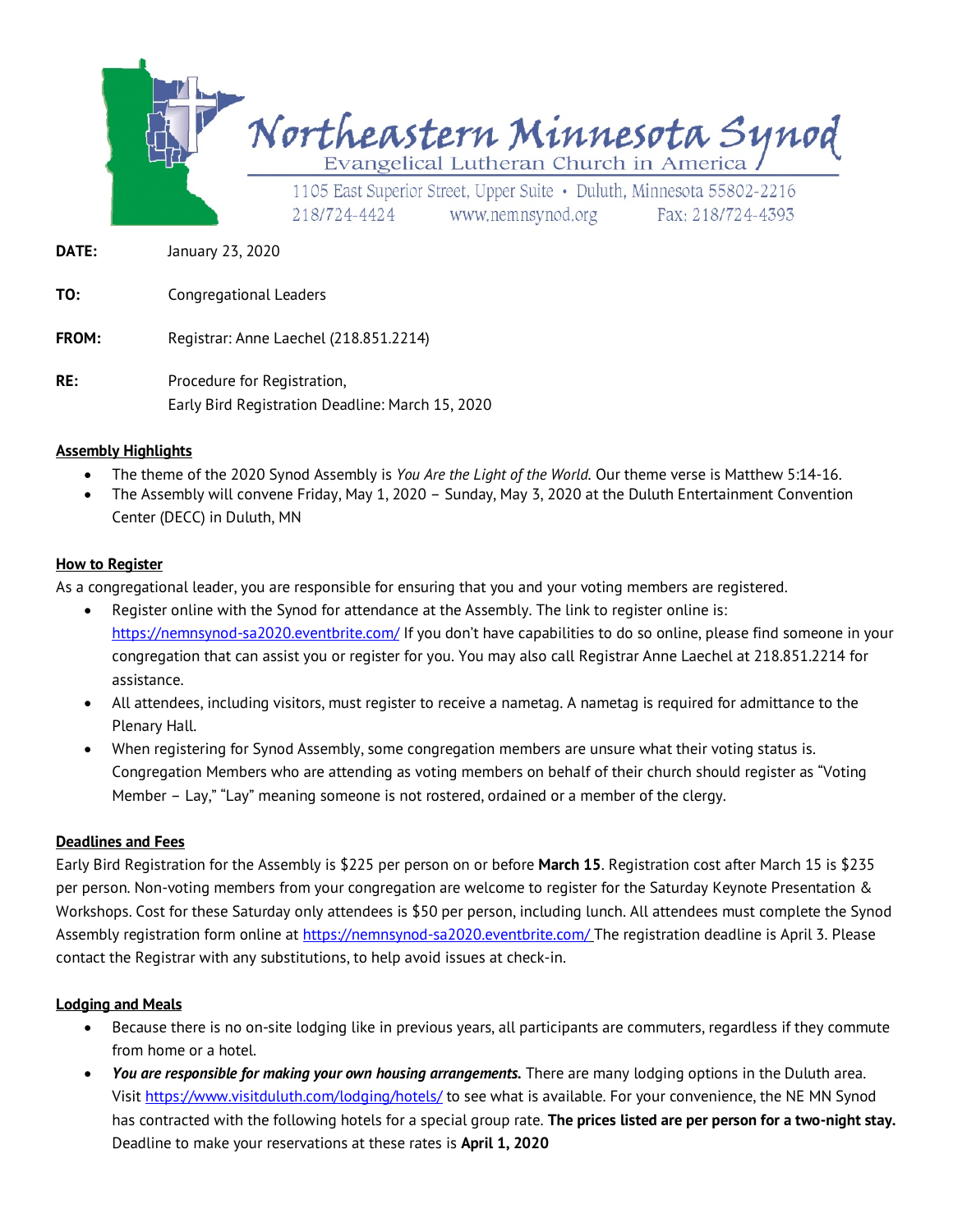- o Comfort Suites Canal Park 218-727-1378 408 Canal Park Drive, Duluth
	- One King Bed, City View \$159 plus tax
	- One King Bed, Lake View \$179 plus tax
	- Two Queen Beds, City View \$159 plus tax
	- Two Queen Beds, Lake View \$179 plus tax
- $\circ$  Holiday Inn & Suites 218-722-1202 200 W 1st St, Duluth
	- Standard Room \$134 plus tax
	- King Suite, Two Bed Suite, Executive Level Room \$184 plus tax
	- Additional rooms types are an additional cost.
- **Voting members age 18 and under must be housed according to the synod housing policy for youth.** This policy will be available on the Synod website, along with other registration information.
- Additional tickets for the Saturday evening Dinner Banquet/Bishop Aitken Farewell are available by contacting Kathy Wimer in the Synod office.
- The full event registration fee includes lunch and the dinner banquet on Saturday. All other meals are on your own. Many of the local hotels offer complimentary breakfast for those staying there.
- *For individuals with dietary restrictions (vegetarian, gluten-free, other), please note your dietary restrictions in the space on the Synod registration form.*

### **Assembly Materials**

- The **Bulletin of Reports**, which includes the agenda, election information, resolutions, and other materials will all be available at http://www.nemnsynod.org/synod-assembly-2020.html after April 1. Please be certain that you, your voting members, and any others attending from your congregation **have read these materials before the Assembly and have printed out materials necessary to have in hand at the Assembly.**
- **Check out our Synod Assembly app,** which will feature the Bulletin of Reports, agenda, maps of the Conference Center, and more. While at the Assembly, we encourage you to connect with other Assembly-goers with through Facebook and Twitter at #NEMNSA. Information about how to access the app will be available at the Synod Website after April 1. Download the **"ELCA Organizations and Events"** app from your device's App Store. Free wi-fi is available at the DECC during the Assembly.

### **Entitled to Vote**

According to the Northeastern Minnesota Synod constitution: *"a minimum of one lay member elected by each congregation with fewer than 175 baptized members and a minimum of two lay members elected by each congregation with 175 or more baptized members related to the synod, normally one of whom shall be male and one of whom shall be female, shall be voting members." "All congregations having more than 500 confirmed members, shall be entitled to elect an additional voting member for each additional 500 confirmed members or major fraction thereof."* The following churches are allowed more than two lay voting members:

| First, Aitkin (3)        |
|--------------------------|
| Lord of Life, Baxter (3) |
| Bethlehem, Brainerd (3)  |
| Trinity, Brainerd (4)    |
| Crosslake, Crosslake (3) |
| First, Duluth (4)        |

Good Shepherd, Duluth (3) St. Andrew's, Grand Rapids (3) Zion, Grand Rapids (3) Our Savior's, Hibbing (3) First, Little Falls (3) Church of the Cross, Nisswa (3)

Our Redeemer, Pine City (3) Trinity, Princeton (3) Bethlehem, Two Harbors (3) Hope, Walker (3)

### **Constitution Notes**

S7.21 *"All ministers of Word and Sacrament under call on the roster of this synod in attendance at the Synod Assembly shall be voting members. b. All ministers of Word and Service, under call, on the roster of this synod shall be voting members in the Synod Assembly"*

S7.22.01. *All retired rostered ministers of this synod shall have the privilege of voice and vote at all meetings of the Synod Assembly.*